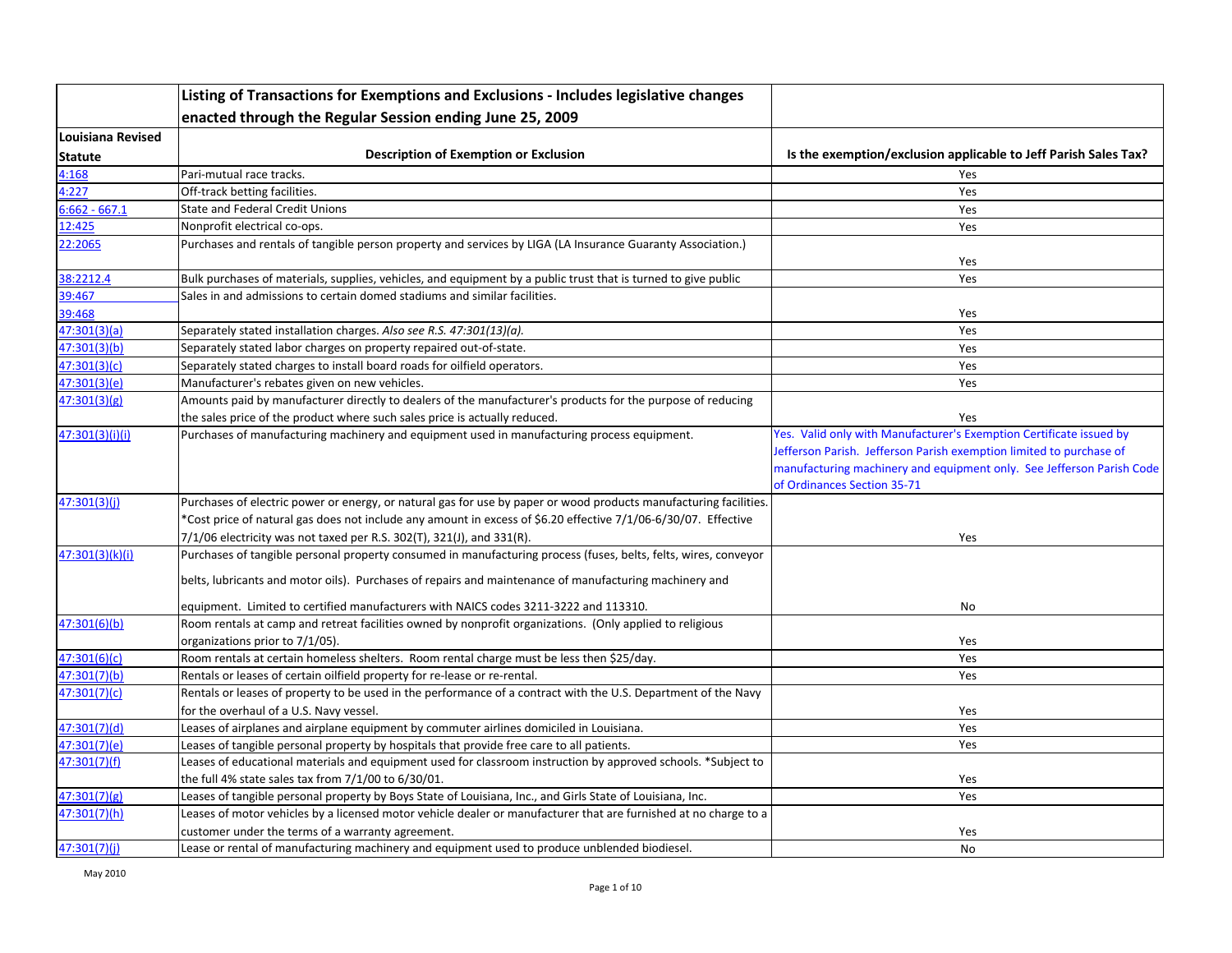|                          | Listing of Transactions for Exemptions and Exclusions - Includes legislative changes                               |                                                                 |
|--------------------------|--------------------------------------------------------------------------------------------------------------------|-----------------------------------------------------------------|
|                          | enacted through the Regular Session ending June 25, 2009                                                           |                                                                 |
| <b>Louisiana Revised</b> |                                                                                                                    |                                                                 |
| <b>Statute</b>           | <b>Description of Exemption or Exclusion</b>                                                                       | Is the exemption/exclusion applicable to Jeff Parish Sales Tax? |
| 47:301(7)(1)             | Lease or rental of pallets used in packaging products produced by a manufacturer.                                  | Yes                                                             |
| 47:301(8)(b)             | Sales made to any regionally accredited independent institution of higher education that is a member of the        |                                                                 |
|                          | Louisiana Association of Independent colleges and Universities. This does not apply to sales made by the           |                                                                 |
|                          | institutions that are normally subjected to the sales tax.                                                         | No                                                              |
| 47:301(8)(c)(1)          | Purchases, leases, storage, or consumption of tangible person property and services by the state or local          |                                                                 |
|                          | agencies, boards, commissions, instrumentalities, or other political subdivisions within Louisiana. Includes state |                                                                 |
|                          | agencies, parish and municipal libraries, school boards, parish and municipal governing authorities, law           |                                                                 |
|                          | enforcement districts, waterworks districts, and public housing authorities.                                       | Yes                                                             |
| 47:301(8)(d)(i)          | Sales of bibles, songbooks, literature used for religious classes by churches and synagogues recognized under IRC  |                                                                 |
|                          | 501(c)(3). See RIB No. 06-022 issued May 5, 2006.                                                                  | Yes                                                             |
| 47:301(8)(e)(i)          | Purchases of tangible personal property and services and leases of tangible personal property by the Society of    |                                                                 |
|                          | Little Sisters of the Poor. See RIB No. 06-022 issued May 5, 2006.                                                 | Yes                                                             |
| 47:301(8)(f)             | Purchases by nonprofit entities that sell donated goods and spend 75% or more of revenue on directly               |                                                                 |
|                          | employing or training for employment persons with disabilities or working place disadvantages. Organization        |                                                                 |
|                          | must apply for exclusion.                                                                                          | No                                                              |
| 47:301(10)(a)(i)&(iii)   | Sales of tangible personal property for resale. Sales of tangible personal property for lease or rental.           | See 47:301(10)(a)(ii) for local sales tax provisions            |
| 47:301(10)(a)(v)         | Purchases of new research equipment by commercial biotechnology research companies. *Became null and void          |                                                                 |
|                          | June 30, 2006.                                                                                                     | No                                                              |
| 47:301(10)(a)(vi)        | Purchases by motion picture production companies. See RS 47:1121-1128.                                             | <b>No</b>                                                       |
| 47:301(10)(b)            | Sales of tangible personal property through vending machines.                                                      | See 47:301(10)(a)(ii) for local sales tax provisions            |
| 47:301(10)(c)(i)(bb)     | Matural gas when used in the production of iron in the process known as the "direct reduced iron process."         | No                                                              |
| 47:301(10)(c)(ii)(aa)    | Sales of electricity for chlor-alkali manufacturing processes.                                                     | No                                                              |
| 47:301(10)(c)(ii)(bb)    | Isolated or occasional sales of tangible person property.                                                          | Yes                                                             |
| 47:301(10)(d)            | Sales of any human tissue transplants, including human organs, bone, skin, cornea, blood, or blood products.       |                                                                 |
|                          |                                                                                                                    | Yes                                                             |
| 47:301(10)(e)            | Sale of raw agricultural commodities to be utilized in producing crops or animals for market.                      | Yes                                                             |
| 47:301(10)(g)            | Sale of corporeal movable property to the U.S. government when title passes prior to incorporation into the        |                                                                 |
|                          | final product.                                                                                                     | Yes                                                             |
| 47:301(10)(h)            | Sales of food products by Girl Scouts, Boy Scouts, Big Brother, and Bid Sister organizations.                      | Yes                                                             |
| 47:301(10)(i)            | Purchases by independent operators of new or used school buses, which are less than five years old and which       |                                                                 |
|                          | will be used exclusively in a public school system.                                                                | Yes                                                             |
| 47:301(10)(i)            | Purchases of tangible personal property by food banks as defined by R.S. 9:2799.                                   | Yes                                                             |
| 47:301(10)(k)            | Sales of airplanes and airplane equipment to commuter airlines domiciled in Louisiana.                             | Yes                                                             |
| 47:301(10)(l)            | Purchases of certain pollution control equipment used to control industrial pollution.                             | No                                                              |
| 47:301(10)(m)            | Sale of aircraft manufactured in Louisiana with seating capacity in excess of fifty persons.                       | Yes                                                             |
| 47:301(10)(n)            | Purchases of "pelletized paper waste" as defined for certain specified uses.                                       | Yes                                                             |
| 47:301(10)(o)            | Purchases of fire-fighting equipment by volunteer fire departments or public fire departments.                     | Yes                                                             |
| 47:301(10)(p)            | Purchases of tangible person property and sales of services to hospitals that provide free care to all patients.   |                                                                 |
|                          | Also see R.S. 47:301(18)(c).                                                                                       | Yes                                                             |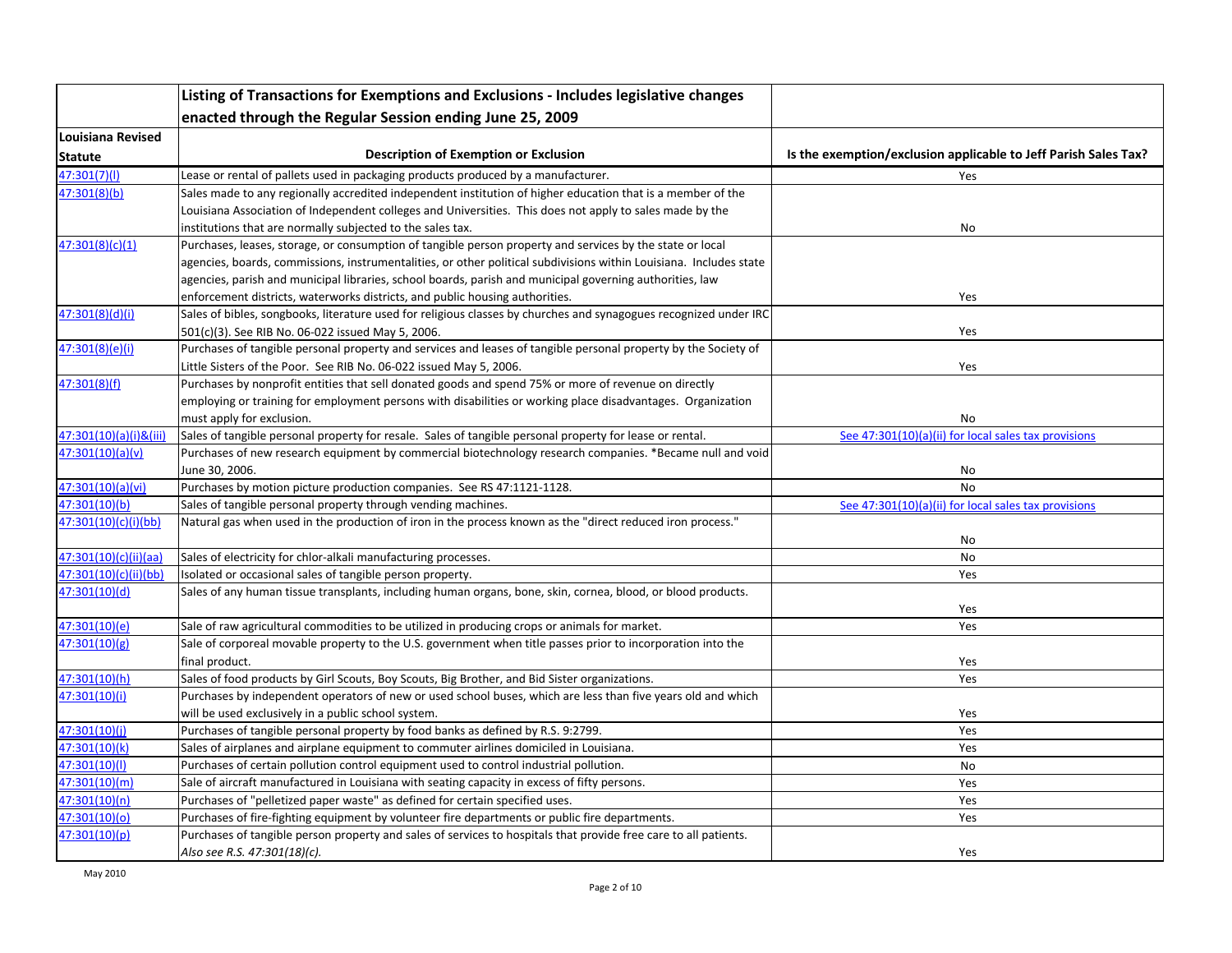|                      | Listing of Transactions for Exemptions and Exclusions - Includes legislative changes                              |                                                                       |
|----------------------|-------------------------------------------------------------------------------------------------------------------|-----------------------------------------------------------------------|
|                      | enacted through the Regular Session ending June 25, 2009                                                          |                                                                       |
| Louisiana Revised    |                                                                                                                   |                                                                       |
| Statute              | <b>Description of Exemption or Exclusion</b>                                                                      | Is the exemption/exclusion applicable to Jeff Parish Sales Tax?       |
| 47:301(10)(q)(i)(ii) | Sales of educational materials and equipment used for classroom instruction to approved parochial and private     |                                                                       |
|                      |                                                                                                                   |                                                                       |
|                      | elementary and secondary schools. *Subject to the full 4% state sales tax from 7/1/00-6/30/01.                    | Yes                                                                   |
| 47:301(10)(r)        | Tangible personal property purchased by Boys State of Louisiana, Inc., and Girls State of Louisiana, Inc.         | Yes                                                                   |
| 47:301(10)(t)        | Acquisition and distribution of telephone directories distributed free of charge by advertising companies not     |                                                                       |
|                      | affiliated with telephone service providers. *Subject for full 4% state sales tax until 6/25/02.                  | Yes                                                                   |
| 47:301(10)(v)        | Cellular phones or accessories given or sold to customers below cost in connections with purchase of a service    |                                                                       |
|                      | contract.                                                                                                         | Yes                                                                   |
| 47:301(10)(x)(i)     | Purchase of fuel or gas by residential consumers. *Effective 7/1/08 exclusion will be expanded to include the     |                                                                       |
|                      | sale of propane and butane to any person.                                                                         | No                                                                    |
| 47:301(10)(y)(i)     | Manufacturing machinery and equipment used to produce or extract unblended biodiesel.                             | No                                                                    |
| 47:301(10)(aa)(i)    | Purchase of toys to donate to children by nonprofit organizations exempt from federal taxation under IRC          |                                                                       |
|                      | $501(c)(3)$ .                                                                                                     | Yes                                                                   |
| 47:301(10)(dd)       | Purchase of food items for school lunch or breakfast programs by nonpublic elementary or secondary schools        |                                                                       |
|                      | that participate in the national program.                                                                         | No                                                                    |
| 47:301(10)(ee)       | Sale or use of storm shutter devices.                                                                             | No                                                                    |
| 47:301(10)(ff)       | Sales of tangible personal property by the Military Department which occur on military installations.             | Yes                                                                   |
| 47:301(10)(gg)       | Sales of anthropogenic carbon dioxide for use in a qualified tertiary recovery project. Project must be approved  |                                                                       |
|                      | by DNR.                                                                                                           | Yes                                                                   |
| 47:301(13)(a)        | Market value of a like item traded in on a sale of tangible personal property.                                    | Yes                                                                   |
| 47:301(13)(a)        | Separately stated finance charges, service charges, and cash discounts.                                           | Yes                                                                   |
| 47:301(13)(a)        | Separately stated labor charges for installation of tangible personal property. Also see R.S. 47:301(3)(a).       |                                                                       |
|                      |                                                                                                                   | Yes                                                                   |
| 47:301(13)(b)        | Manufacturers rebates given on new vehicles.                                                                      | Yes                                                                   |
| 47:301(13)(c)        | First \$50,000 of sales price of new farm equipment used in poultry production.                                   | Yes                                                                   |
| 47:301(13)(e)        | Amounts paid by manufacturers directly to dealers.                                                                | Yes                                                                   |
| 47:301(13)(k)        | Sales of manufacturing machinery and equipment used in the manufacturing process.                                 | Yes. Valid only with Manufacturer's Exemption Certificate issued by   |
|                      |                                                                                                                   | Jefferson Parish. Jefferson Parish exemption limited to purchase of   |
|                      |                                                                                                                   | manufacturing machinery and equipment only. See Jefferson Parish Code |
|                      |                                                                                                                   | of Ordinances Section 35-71                                           |
| 47:301(13)(l)        | Specialty items sold to members for fund-raising purposes by nonprofit carnival organizations domiciled within    |                                                                       |
|                      | Louisiana and participating in a parade sponsored by a carnival organization.                                     | Yes                                                                   |
| 47:301(13)(m)        | Purchases of electric power or energy, or natural gas for use by paper or wood products manufacturing facilities. |                                                                       |
|                      | *Cost price of natural gas does not include any amount in excess of \$6.20 effective 7/1/06-6/30/07. Effective    |                                                                       |
|                      | $7/1/06$ electricity was not taxed per R.S. 302(T), 321(J), and 331(R).                                           | No                                                                    |
| 47:301(14)(b)(i)     | Admission charges to athletic events of schools, colleges, and universities.                                      | Yes                                                                   |
| 47:301(14)(b)(i)     | Membership fees or dues of nonprofit, civic associations including the YMCA, CYO, and YWCA.                       | Yes                                                                   |
| 47:301(14)(b)(ii)    | Admissions to art, history, and scientific museums, aquariums, zoological parks, botanical gardens, arboretums,   |                                                                       |
|                      | nature centers, planetariums, etc.                                                                                | Yes                                                                   |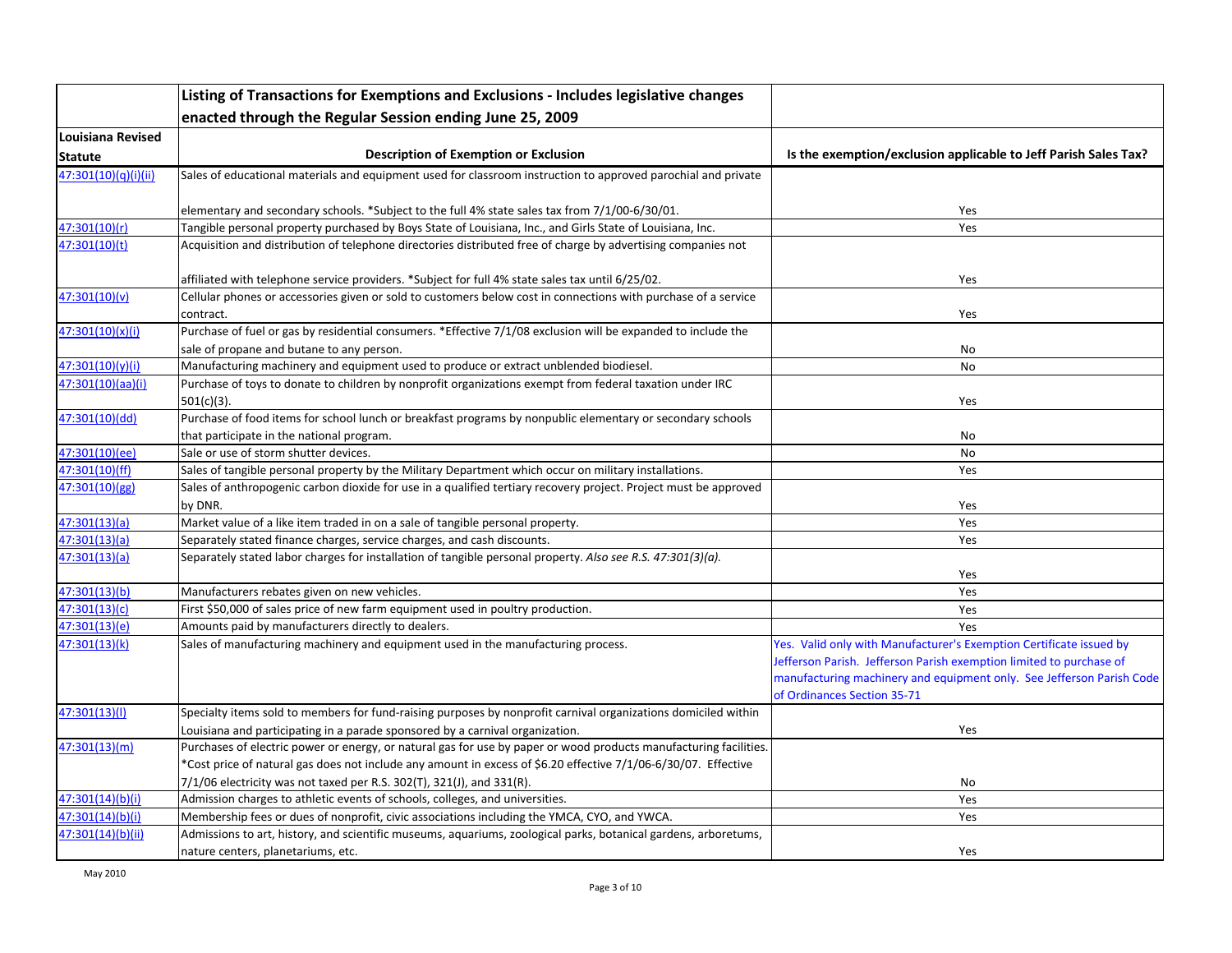|                          | Listing of Transactions for Exemptions and Exclusions - Includes legislative changes                               |                                                                 |
|--------------------------|--------------------------------------------------------------------------------------------------------------------|-----------------------------------------------------------------|
|                          | enacted through the Regular Session ending June 25, 2009                                                           |                                                                 |
| <b>Louisiana Revised</b> |                                                                                                                    |                                                                 |
| <b>Statute</b>           | <b>Description of Exemption or Exclusion</b>                                                                       | Is the exemption/exclusion applicable to Jeff Parish Sales Tax? |
| 47:301(14)(b)(iv)        | Receipts from camp and retreat facilities owned and operated by nonprofit organizations. Room rental receipts      |                                                                 |
|                          |                                                                                                                    |                                                                 |
|                          | are only excluded if the guests participate in the nonprofit activity of the camp or retreat.                      | Yes                                                             |
| 47:301(14)(g)(i)(bb)     | Repairs performed in Louisiana when the repaired property is delivered out of state.                               | No                                                              |
| 47:301(14)(g)(iii)       | Labor, materials, services and supplies used for the repair, renovation, or conversion of any drilling rig or      |                                                                 |
|                          | machinery and equipment which become component parts of any drilling rig used exclusively for the exploration      |                                                                 |
|                          | or development of minerals in federal offshore area. See R.S. 47:305(I).                                           | Yes                                                             |
| 47:301(14)(h)            | Sales of any service or action performed pursuant to a contract with the U.S. Dept of Navy for the construction    |                                                                 |
|                          | or overhaul of a U.S. Navy vessel.                                                                                 | Yes                                                             |
| 47:301(14)(i)(ii)(cc)    | Sales of interstate telecommunication services to any person for use in the operation of one or more call          |                                                                 |
|                          | centers. *Effective with imposition of 3% state sales tax on 4/1/2001. Effective 7/1/2003 call centers will be     |                                                                 |
|                          | subject to the telecommunications tax for interstate communications services, with a limitation of \$25,000 per    |                                                                 |
|                          | year for "direct pay" holders.                                                                                     | Yes                                                             |
| 47:301(16)(b)(i)         | Stocks, bonds, notes or other obligations and securities.                                                          | Yes                                                             |
| 47:301(16)(b)(ii)        | Sales of gold, silver, or numismatic coins, or platinum, gold or silver bullion having a total value of \$1,000 or |                                                                 |
|                          | more.                                                                                                              | Yes                                                             |
| 47:301(16)(b)(iii)       | Proprietary geophysical survey information or geophysical data analysis furnished under a restricted use           |                                                                 |
|                          | agreement.                                                                                                         | Yes                                                             |
| 47:301(16)(c)            | Repair of a vehicle by a licensed motor vehicle dealer subsequent to the lapse of a warranty when the repair is    |                                                                 |
|                          | performed at no cost to the owner of the vehicle.                                                                  | Yes                                                             |
| 47:301(16)(e)            | Certain work products created by professionals licensed under Title 37 in the normal course of their               |                                                                 |
|                          | professionals business. Work products that are duplicated without modification for sale to multiple purchasers     |                                                                 |
|                          | and sales of software are not included.                                                                            | Yes                                                             |
| 47:301(16)(f)            | Pharmaceuticals administered to livestock used for agricultural purchases.                                         | Yes                                                             |
| 47:301(16)(g)(i)         | Used manufactured homes and 54% of price of new manufactured homes. Law amended to include qualified               |                                                                 |
|                          | factory built homes effective 7/1/09. Can be applied retroactively but correctly computed taxes not paid under     |                                                                 |
| 47:301(16)(h)(i)         | protest are not refundable.<br>Certain custom computer software.                                                   | Yes<br>Yes                                                      |
| 47:301(16)(i)(1)         | First purchase of specified digital radio/television conversion equipment by FCC license holders.                  | No                                                              |
| 47:301(16)(i)            | Materials used directly in the collection of blood.                                                                | Yes                                                             |
| 47:301(16)(k)            | Aphaeresis kits and leuko reduction filters.                                                                       | Yes                                                             |
| 47:301(16)(l)            | Other constructions permanently attached to the ground.                                                            | Yes                                                             |
| 47:301(16)(m)(i)         | Sales or use of machinery and equipment used by a motor vehicle manufacturer (NAICS code = 3361) or glass          |                                                                 |
|                          | container manufacturer (NAICS code = 327213)(effective 7/1/09).                                                    | No                                                              |
| 47:301(16)(n)(i)         | Purchases of machinery and equipment by owners of radio stations located in Louisiana and licensed by the FCC.     |                                                                 |
|                          |                                                                                                                    | No                                                              |
| 47:301(16)(o)            | Purchases of machinery and equipment by certain utilities with a NAICS sector code 22111, electric power           |                                                                 |
|                          | generation.                                                                                                        | No                                                              |
| 47:301(16)(p)            | Sales of newspaper.                                                                                                | Yes                                                             |
| 47:301(18)(a)(i)         | Donations of food to qualified food banks by retail dealers.                                                       | No                                                              |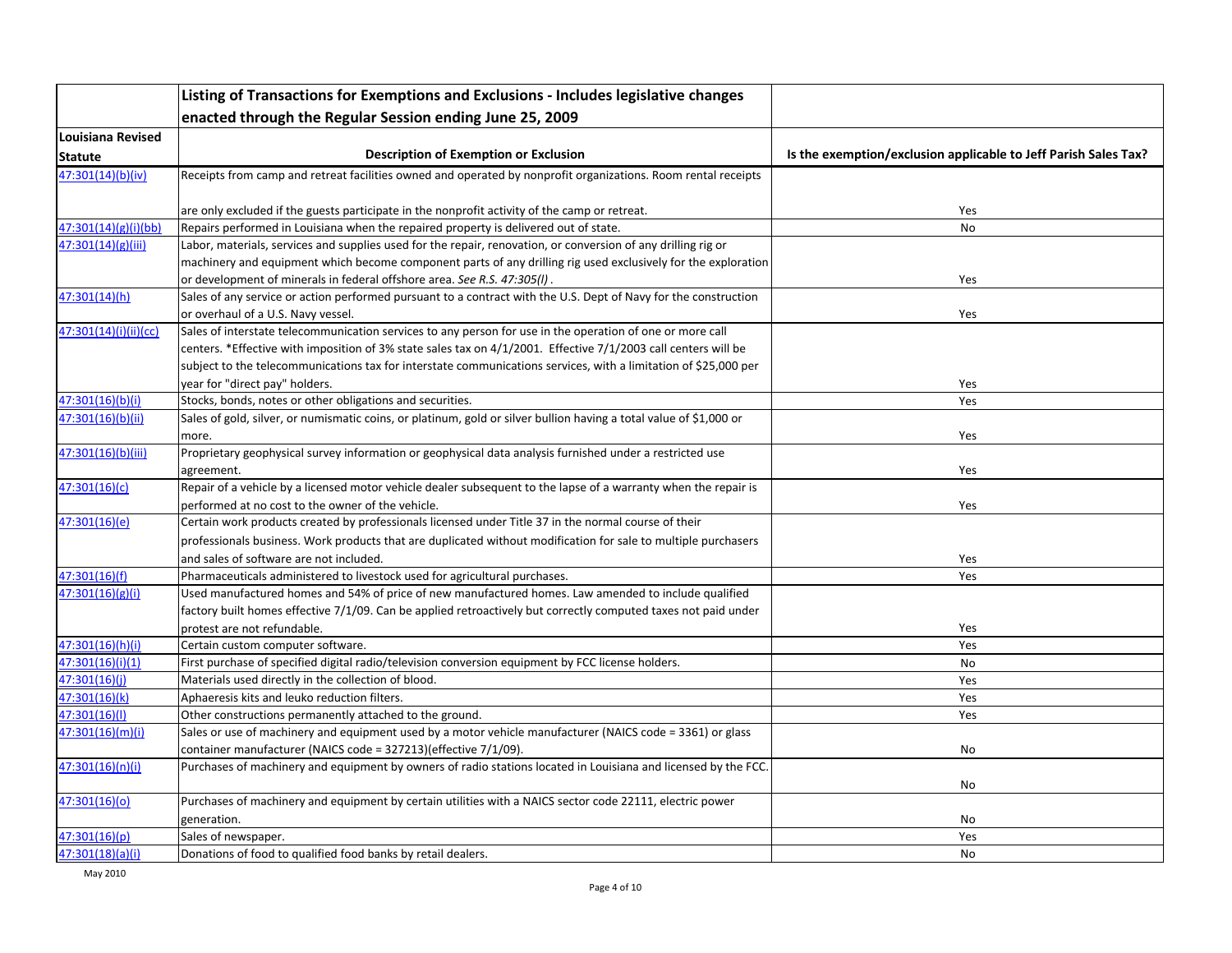|                    | Listing of Transactions for Exemptions and Exclusions - Includes legislative changes                               |                                                                 |
|--------------------|--------------------------------------------------------------------------------------------------------------------|-----------------------------------------------------------------|
|                    | enacted through the Regular Session ending June 25, 2009                                                           |                                                                 |
| Louisiana Revised  |                                                                                                                    |                                                                 |
| <b>Statute</b>     | <b>Description of Exemption or Exclusion</b>                                                                       | Is the exemption/exclusion applicable to Jeff Parish Sales Tax? |
| 47:301(18)(a)(ii)  | Sale or donation to a Louisiana school that meets the definition in R.S. 17:236 or to a public or recognized       |                                                                 |
|                    | independent institution of higher education of property originally purchased for resale.                           | Yes                                                             |
| 47:301(18)(a)(iii) | Tangible personal property other than vehicles acquired for lease or rental.                                       | Yes                                                             |
| 47:301(18)(c)      | Supplies and equipment which are reasonably necessary for the operation of a free hospital.                        | Yes                                                             |
| 47:301(18)(d)(ii)  | Tangible personal property created or derived as a residue or byproduct from the processing of raw materials       |                                                                 |
|                    | for resale when used by the manufacturer of such property. Does not include refinery gas.                          | Yes                                                             |
| 47:301(18)(e)(i)   | Tangible personal property sold by approved parochial and private elementary and secondary schools for             |                                                                 |
|                    | support of the school.                                                                                             | Yes                                                             |
| 47:301(18)(e)(ii)  | Purchases of educational materials and equipment used for classroom instruction by approved parochial and          |                                                                 |
|                    | private elementary and secondary schools.                                                                          | Yes                                                             |
| 47:301(18)(f)      | Tangible personal property purchased by Boys State of Louisiana, Inc., and Girls State of Louisiana, Inc.          | Yes                                                             |
| 47:301(18)(q)      | The term "use" shall not mean or include funeral directing services as defined in Subparagraph (10)(s) of this     |                                                                 |
|                    | Section. However, such services shall not mean or include the sale, lease, rental, or use of any tangible personal |                                                                 |
|                    | property as those terms are defined in this Section.                                                               | Yes                                                             |
| 47:301(18)(h)      | Acquisition and distribution of telephone directories distributed free of charge by advertising companies not      |                                                                 |
|                    | affiliated with telephone service providers.                                                                       | Yes                                                             |
| 47:301(18)(i)      | Cellular phones or accessories given or sold to customers below cost in connections with purchase of a service     |                                                                 |
|                    | contract.                                                                                                          | Yes                                                             |
| 47:301(18)(i)      | Dealer's disposition of cellular, PCS, or wireless telephone, or other wireless personal communication devices,    |                                                                 |
|                    | the term "use" shall not mean or include the withdrawal, use, distribution, comsumption, storage, donation, or     |                                                                 |
|                    | any other disposition of such telephone or electronic accessory by the dealer. However, such services shall not    |                                                                 |
|                    | mean or include the sale, lease, rental, or use of any tangible personal property as those terms are defined in    |                                                                 |
|                    | this Section.                                                                                                      | Yes                                                             |
| 47:301(18)(k)      | The term "use" shall not mean or include the purchase, the use, the consumption, the distribution, the storage     |                                                                 |
|                    | for use or consumption, or the exercise of any right or power over manufacturing machinery and equipment           |                                                                 |
|                    | used or consumed to manufacture, produce, or extract unblended biodiesel.                                          | No                                                              |
| 47:301(18)(I)      | The term "use" shall not include the use, the consumption, the distribution, the storage for use or consumption,   |                                                                 |
|                    |                                                                                                                    |                                                                 |
|                    | or the exercise of any right or power over a alternative substance used as a fuel by a manufacturer.               | No                                                              |
| 47:301(18)(m)(i)   | The term "use" shall not include the purchase or the exercise of any right or power over toys by a non-profit      |                                                                 |
|                    | organization exempt from federal taxation pursuant to Section 501(c)(3) of the Internal Revenue Code of the        |                                                                 |
|                    | sole purpose of the purchasing organization is to donate toys to minors and the toys are, in fact, donated.        | Yes                                                             |
| 47:301(18)(n)      | The term "use" shall not include the purchase, importation, storage, distribution, or exportation of, or exercise  |                                                                 |
|                    | of any right or power over, textbooks and course-related software by a private postsecondary academic degree-      |                                                                 |
|                    | granting institution under specific circumstances.                                                                 | Yes                                                             |
| 47:301(18)(o)      | Sale or use of storm shutter devices.                                                                              | Yes                                                             |
| 47:301(18)(p)      | Sales of anthropogenic carbon dioxide for use in a qualified tertiary recovery project. Project must be approved   |                                                                 |
|                    | by DNR.                                                                                                            | Yes                                                             |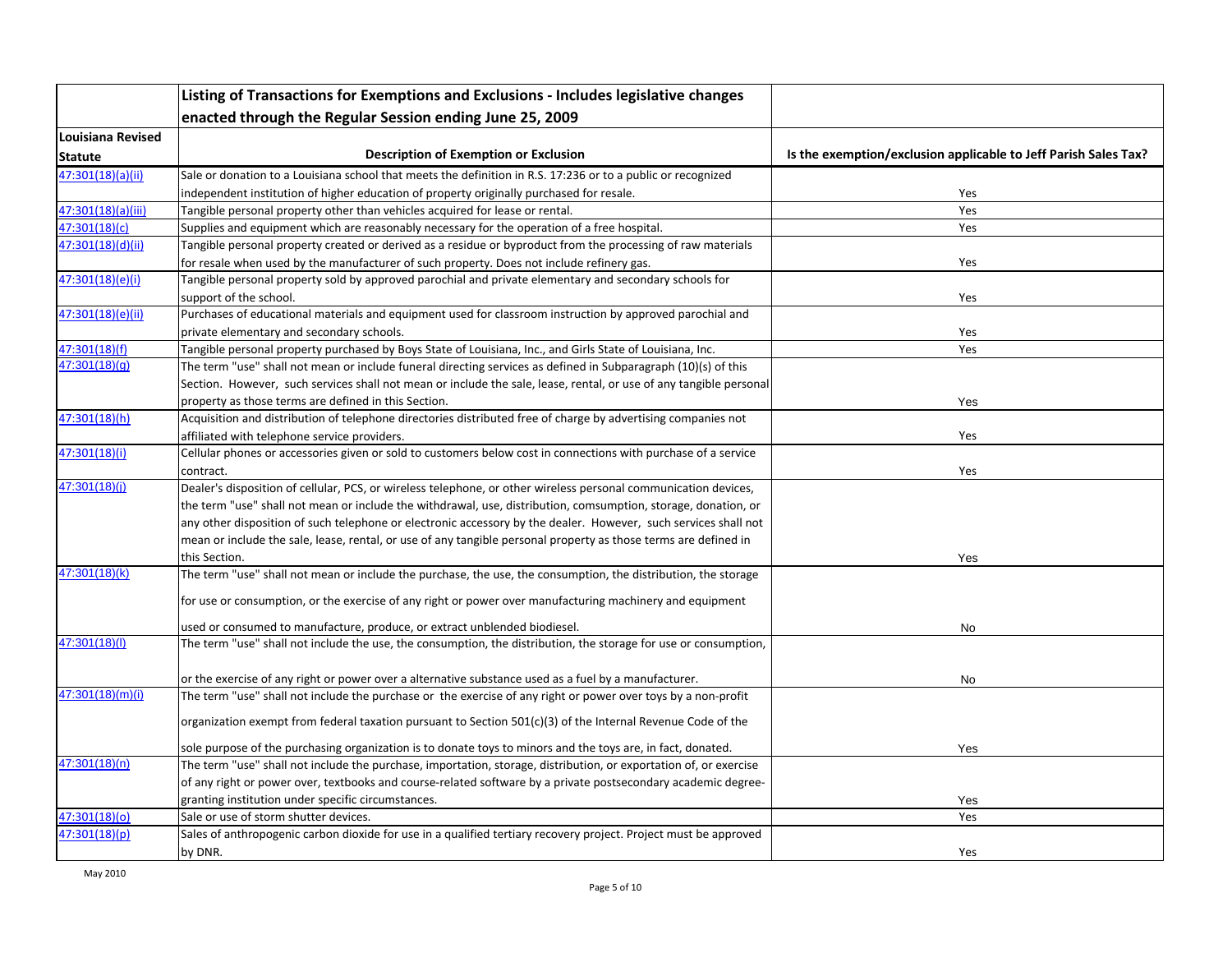|                       | Listing of Transactions for Exemptions and Exclusions - Includes legislative changes                                   |                                                                       |
|-----------------------|------------------------------------------------------------------------------------------------------------------------|-----------------------------------------------------------------------|
|                       | enacted through the Regular Session ending June 25, 2009                                                               |                                                                       |
| Louisiana Revised     |                                                                                                                        |                                                                       |
| Statute               | <b>Description of Exemption or Exclusion</b>                                                                           | Is the exemption/exclusion applicable to Jeff Parish Sales Tax?       |
| 47:301(28)            | Sales of manufacturing machinery and equipment used in the manufacturing process.                                      | Yes. Valid only with Manufacturer's Exemption Certificate issued by   |
|                       |                                                                                                                        | Jefferson Parish. Jefferson Parish exemption limited to purchase of   |
|                       |                                                                                                                        | manufacturing machinery and equipment only. See Jefferson Parish Code |
|                       |                                                                                                                        | of Ordinances Section 35-71                                           |
| 47:305(A)(1)          | Sales of farm products direct from the farm by producers.                                                              | Yes                                                                   |
| 47:305(A)(2)          | Racehorses entered in races and claimed at any meet in Louisiana.                                                      | No                                                                    |
| 47:305(A)(4)(a)       | Sales of feed and feed additives for animals used for commercial or agricultural purposes.                             | Yes                                                                   |
| 47:305(A)(5)(a)       | Sales of materials, supplies, equipment, fuel and related items other than vessels used in the production and          |                                                                       |
|                       | harvesting of crawfish.                                                                                                | No                                                                    |
| 47:305(A)(5)(b)       | Sales of bait and feed used in the production and harvesting of crawfish.                                              | No                                                                    |
| 47:305(A)(6)          | Sales of materials, supplies, equipment, fuel, bait, and related items other than vessels used in the production       |                                                                       |
|                       | and harvesting of catfish.                                                                                             | No                                                                    |
| 47:305(B)             | Farm products produced by farmers and used by the farmers and their families.                                          | Yes                                                                   |
| 47:305(C)             | Articles traded in on new articles.                                                                                    | Yes                                                                   |
| 47:305(D)(1)(a)       | Sales of gasoline. *Provided motor fuels tax has been paid. Otherwise, the suspended tax rate applies.                 | Yes                                                                   |
| 47:305(D)(1)(b)       | Sales of steam.                                                                                                        | Yes                                                                   |
| 47:305(D)(1)(c)       | Sales of water.                                                                                                        | Yes                                                                   |
| 47:305(D)(1)(c)       | Sales of water sold directly to the consumer for residential use. *Per Article VII, Section 2.2 of the Louisiana       |                                                                       |
|                       | Constitution.                                                                                                          | Yes                                                                   |
| 47:305(D)(1)(d)       | Sales of electricity for nonresidential use.                                                                           | Yes                                                                   |
| 47:305(D)(1)(d)       | Sales of electricity sold directly to the consumer for residential use. *Per Article VII, Section 2.2 of the Louisiana |                                                                       |
|                       | Constitution.                                                                                                          | Yes                                                                   |
| 47:305(D)(1)(e)       | Sales of newspaper. See exclusion under R.S. 47:301(16)(p).                                                            | Yes                                                                   |
| 47:305(D)(1)(f)       | Sales of fertilizers and containers to farmers.                                                                        | Yes                                                                   |
| 47:305(D)(1)(g)       | Sales of natural gas for nonresidential use.                                                                           | Yes                                                                   |
| 47:305(D)(1)(g)       | Sales of natural gas sold directly to the consumer for residential use. *Per Article VII, Section 2.2 of the Louisiana |                                                                       |
|                       | Constitution.                                                                                                          | Yes                                                                   |
| 47:305(D)(1)(h)       | Materials and energy sources used for boiler fuel or to fuel the generation of electricity for resale. Does not        |                                                                       |
|                       | include refinery gas and natural gas.                                                                                  | Yes                                                                   |
| 47:305(D)(1)(i)       | New automobiles, trucks, and aircraft removed from inventory for use as demonstrators.                                 | Yes                                                                   |
| 47:305(D)(1)(i)       | New boats, vessels, or other water craft removed from inventory for use as demonstrators.                              | Yes                                                                   |
| 47:305(D)(1)(i)       | Drugs prescribed by physicians and dentists. *Per Article VII, Section 2.2 of the Louisiana Constitution.              | Subject to 3.5% Jefferson Parish sales tax                            |
| 47:305(D)(1)(k)       | Orthotic devices, including prescription eyeglasses and contact lenses, and prosthetic devices and wheelchairs         |                                                                       |
|                       | and wheelchair lifts prescribed by physicians, optometrists or licensed chiropractors for personal use.                | Subject to 3.5% Jefferson Parish sales tax                            |
| 47:305(D)(1)(1)       | Ostomy, colostomy, ileostomy devices and equipment.                                                                    | Subject to 3.5% Jefferson Parish sales tax                            |
| 47:305(D)(1)(m)       | Patient aids for home use prescribed by a physician.                                                                   | Subject to 3.5% Jefferson Parish sales tax                            |
| $47:305(D)(1)(n)-(r)$ | Food for further preparation and consumption in the home. *Per Article VII, Section 2.2 of the Louisiana               |                                                                       |
|                       | Constitution.                                                                                                          | Subject to 3.5% Jefferson Parish sales tax                            |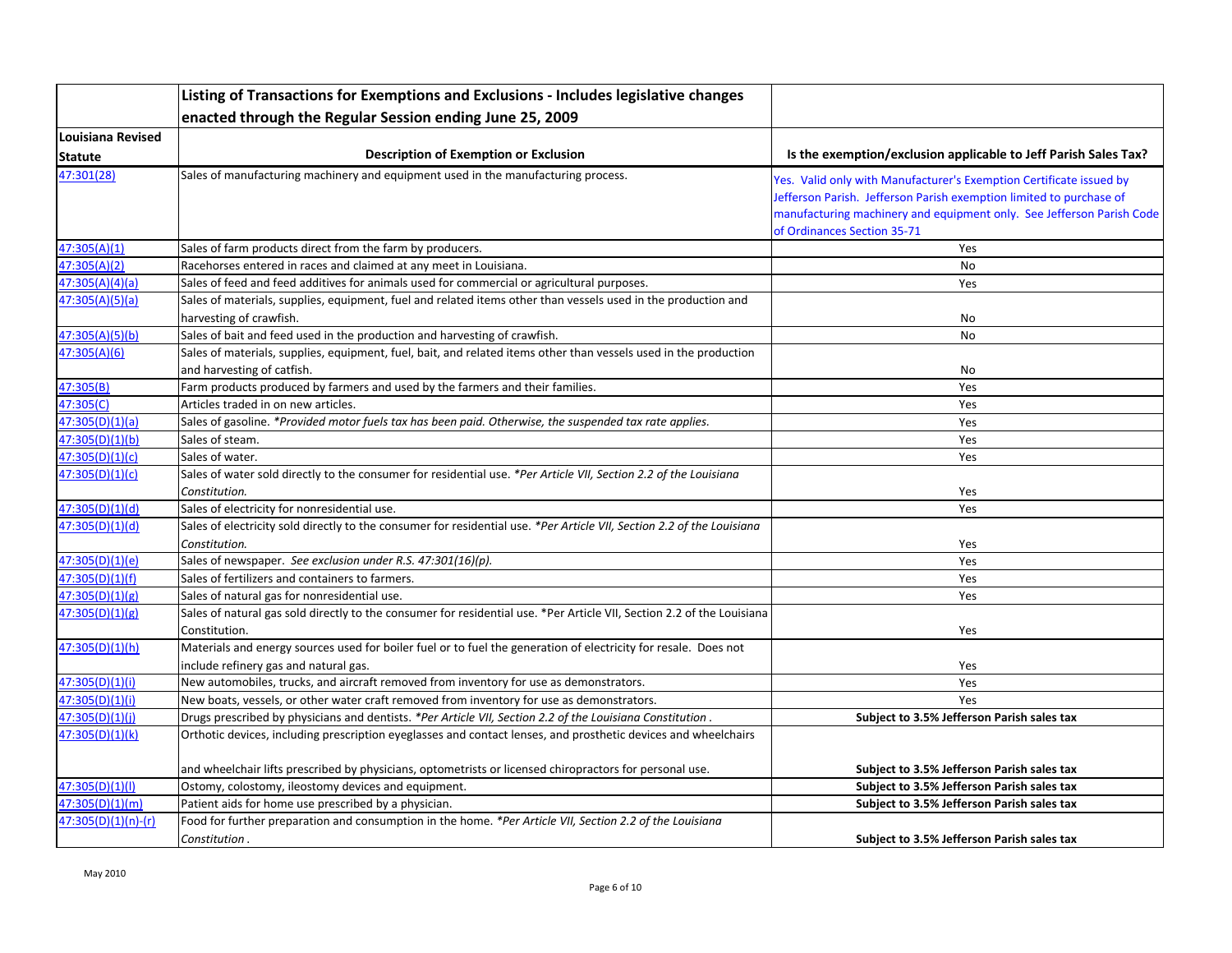|                          | Listing of Transactions for Exemptions and Exclusions - Includes legislative changes                               |                                                                 |
|--------------------------|--------------------------------------------------------------------------------------------------------------------|-----------------------------------------------------------------|
|                          | enacted through the Regular Session ending June 25, 2009                                                           |                                                                 |
| <b>Louisiana Revised</b> |                                                                                                                    |                                                                 |
| Statute                  | <b>Description of Exemption or Exclusion</b>                                                                       | Is the exemption/exclusion applicable to Jeff Parish Sales Tax? |
| 47:305(D)(1)(s)          | Medical devices used by a patient in the treatment of any disease under the supervision of a physician or          |                                                                 |
|                          | administered by a physician, nurse, or other health care professional.                                             | Subject to 3.5% Jefferson Parish sales tax                      |
| 47:305(D)(1)(t)          | Restorative materials used by dentists.                                                                            | Yes                                                             |
| 47:305(D)(1)(u)          | Adaptive driving equipment and motor vehicle modifications prescribed by a physician, licensed chiropractor, or    |                                                                 |
|                          | driver rehabilitation specialist licensed by the state.                                                            | No                                                              |
| 47:305(D)(2)             | Sales of meals by certain institutions. Can be applied retroactively. Correctly computed taxes not paid under      |                                                                 |
|                          | protest are not refundable. See Acts 2009, No. 473.                                                                | Yes                                                             |
|                          |                                                                                                                    |                                                                 |
|                          | Sales of cancer and related chemotherapy prescription drugs used exclusively by the patient in his medical         |                                                                 |
|                          | treatment when administered exclusively to the patient by a physician, nurse, or other health care professional    |                                                                 |
| 47:350(D)(4)(b)          | in a physician's office where patients are not regularly kept as bed patients for twenty-four hours or more.       | Yes. See LAC 61:1.4401 for limitations                          |
| 47:305(F)                | Amount paid by radio and television broadcasters for the rights to broadcast film, video, and tape.                | Yes                                                             |
| 47:305(G)                | Purchases or rentals of kidney dialysis machines, parts, materials, and supplies for home use under a physician's  |                                                                 |
|                          | prescription.                                                                                                      | Yes                                                             |
| 47:305(1)                | Repairs and materials used on drilling rigs and equipment used exclusively for exploration and development of      |                                                                 |
|                          | minerals outside the territorial limits of the state in federal offshore waters. See exclusion under R.S.          |                                                                 |
|                          | 47:301(14)(g)(iii). See RIB No. 07-016 issued 5/22/07.                                                             | Yes                                                             |
| 47:305.1                 | Sales and use of 50-ton vessels and new component parts and sales of certain materials and services to vessels     |                                                                 |
|                          | operating in foreign and interstate coastwise commerce.                                                            | Yes                                                             |
| 47:305.2                 | Sales of insulin.                                                                                                  | No                                                              |
| 47:305.3                 | Seeds used in the planting of crops                                                                                | Yes                                                             |
| 47:305.6                 | Sales of admission tickets by Little Theater organizations.                                                        | Yes                                                             |
| 47:305.7                 | Sales of tickets to musical performances of nonprofit musical organizations.                                       | Yes                                                             |
| 47:305.8                 | Sales of pesticides to be used for agricultural purposes.                                                          | Yes                                                             |
| 47:305.9                 | Rentals of motion picture films to commercial theaters.                                                            | Yes                                                             |
| 47:305.10                | Property purchased for exclusive use outside the state (offshore).                                                 | Yes                                                             |
| 47:305.11                | Additional tax levy on property and services for use in fulfilling lump sum construction contracts in existence at |                                                                 |
|                          | time additional tax levied. Generally affects only most recent tax levy in 1984 of 1%.                             | Yes                                                             |
| 47:305.13                | Sales of admission to entertainment events sponsored by domestic nonprofit charitable, religious and               |                                                                 |
|                          | educational organizations.                                                                                         | Yes                                                             |
| 47:304.14(A)(1)          | Admissions, parking fees, and sales of tangible personal property at certain fund-raising events sponsored by      |                                                                 |
|                          | qualifying organizations.                                                                                          | Yes                                                             |
| 47:305.14(A)(1)          | Sales of newspapers by certain nonprofit organizations.                                                            | Yes                                                             |
| 47:305.14(A)(4)          | Sales by thrift shops located on military installations.                                                           | Yes                                                             |
| 47:305.14(A)(5)          | Sales to Nonprofit Literacy Organizations.                                                                         | Yes                                                             |
| 47:305.15(A)             | Sales by blind persons who operate certain small businesses.                                                       | Yes                                                             |
| 47:305.15(B)             | Sales and purchases by certain organizations that provide training for blind persons.                              | Yes                                                             |
| 47:305.16                | Cable television installation and repair services.                                                                 | Yes                                                             |
| 47:305.17                | Receipts from coin-operated washing and drying machines in commercial Laundromats.                                 | Yes                                                             |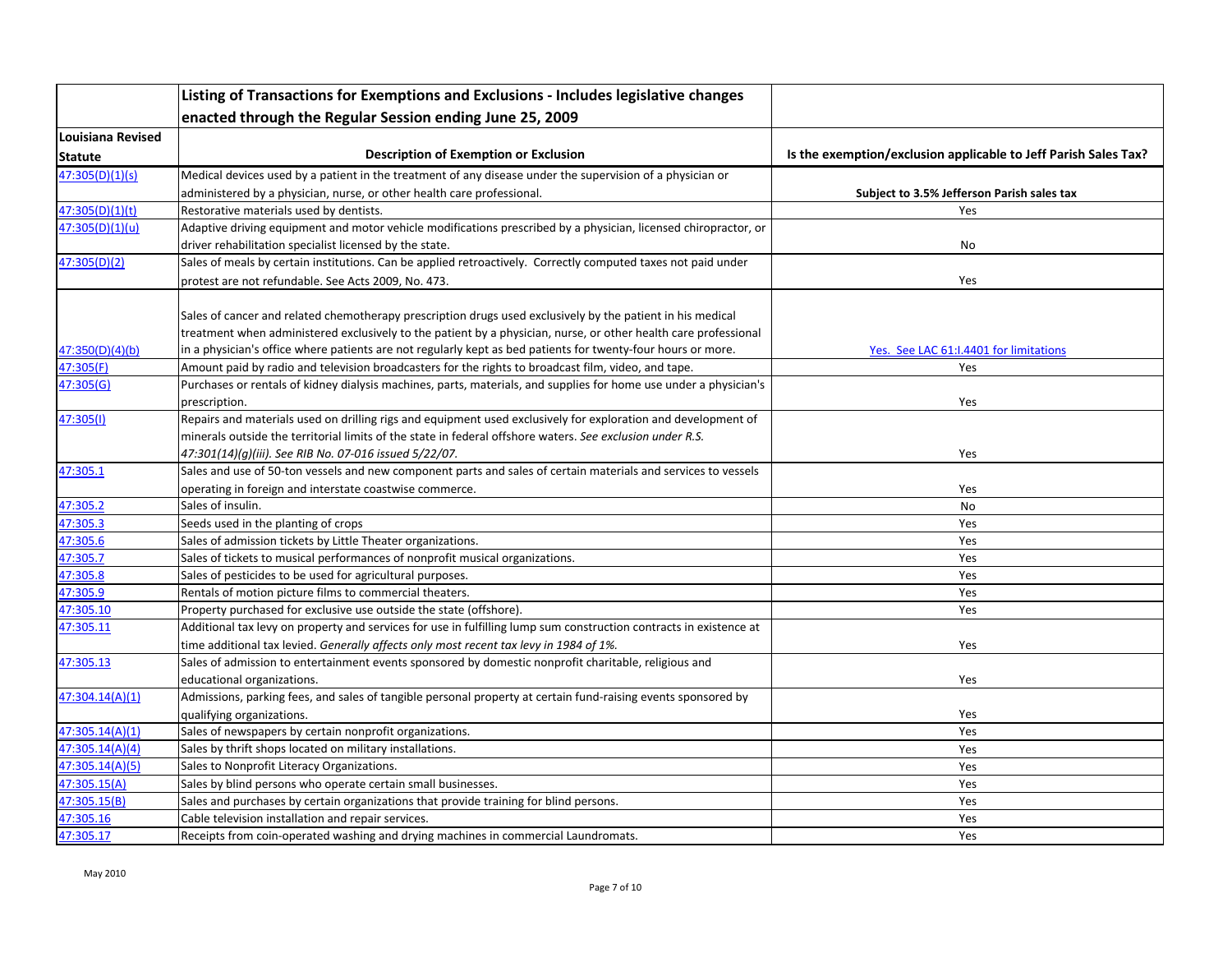|                   | Listing of Transactions for Exemptions and Exclusions - Includes legislative changes                                 |                                                                 |
|-------------------|----------------------------------------------------------------------------------------------------------------------|-----------------------------------------------------------------|
|                   | enacted through the Regular Session ending June 25, 2009                                                             |                                                                 |
| Louisiana Revised |                                                                                                                      |                                                                 |
| <b>Statute</b>    | <b>Description of Exemption or Exclusion</b>                                                                         | Is the exemption/exclusion applicable to Jeff Parish Sales Tax? |
| 47:305.18         | All outside gate admissions and parking fees at fairs and festivals sponsored by nonprofit organizations.            |                                                                 |
|                   |                                                                                                                      | No                                                              |
|                   | Receipts from the lease or rental of vessels for use offshore in mineral production, or for providing services to    |                                                                 |
| 47:305.19         | those engaged in mineral production.                                                                                 | Yes                                                             |
| 47:305.20(A)      | Purchases of fishing boats, supplies, fuel, lubricants, and repairs for the boats by licensed commercial fishermen.  |                                                                 |
|                   |                                                                                                                      | No                                                              |
| 47:305.20(A)      | Purchases of repairs, parts, materials, and supplies used for the operation and maintenance of qualifying            |                                                                 |
|                   | seafood processing plants.                                                                                           | No                                                              |
| 47:305.25(A)(1-2) | First \$50,000 of the sales price of certain rubber-tired farm equipment and attachments.                            | No                                                              |
| 47:305.25(A)(3)   | First \$50,000 of the sales price of farm irrigation equipment.                                                      | No                                                              |
| 47:305.25(A)(4)   | First \$50,000 of the sales price of other farm implements and equipment used for agricultural purposes in the       |                                                                 |
|                   | production of food and fiber and on the farm facilities used to dry or store grain or any materials used to          |                                                                 |
| 47:305.25(A)(5)   | construct such on the farm facilities.                                                                               | No                                                              |
| 47:305.26         | New vehicles furnished by a vehicle dealer to a secondary school, college, or public school board for use in         |                                                                 |
|                   | accredited driver education program.                                                                                 | No                                                              |
| 47:305.28         | Gasohol, if the alcohol used in the manufacture has been distilled in Louisiana from agricultural commodities.       |                                                                 |
|                   | *If motor fuels tax has been paid.                                                                                   | Yes                                                             |
| 47:305.33         | Sales of materials for the construction of and supplies for the operation of certain nonprofit multipurpose          |                                                                 |
|                   | retirement centers.                                                                                                  | No                                                              |
| 47:305.36(A)      | Sales of motor vehicles to be leased or rented by qualified lessors. *Includes trailers and semi trailers. See R>s>  |                                                                 |
|                   | $47:301(10)(a)(i)$ , $(10)(a)(iii)$ , and $(18)(a)(iii)$ for an exclusion from the tax.                              | No                                                              |
| 47:305.36(A)      | Leases of motor vehicles by qualified lessors for release or re-rental.                                              | No                                                              |
| 47:305.37         | Sales of diesel fuel, butane, propane, or other liquefied petroleum gages to farmers.                                | No                                                              |
| 47:305.38         | Sales or purchases by sheltered workshops for the mentally retarded licensed by the La. Dept. of Social Services.    |                                                                 |
| 47:305.39         | Purchase of butane, propane, and liquefied petroleum gases for private residential consumption. *See R.S.            | Yes                                                             |
|                   | $47:301(10)(x)$ for an exclusion from the tax.                                                                       | No                                                              |
| 47:305.40         | Specialty items purchased by carnival and nonprofit organizations sponsoring a Mardi Gras parade or ball. See        |                                                                 |
|                   | exclusion under R.S. 47:301(13)(I). See RIB No. 05-011.                                                              | No                                                              |
| 47:305.41         | Purchases, sales, and rentals of tangible personal property by Ducks Unlimited and Bass Life Associates.             |                                                                 |
|                   |                                                                                                                      | Yes                                                             |
| 47:305.42         | Tickets to dance, drama or performing arts performance sponsored by domestic nonprofit organizations.                |                                                                 |
|                   |                                                                                                                      | No                                                              |
| 47:305.43         | Purchases and sales made by nonprofit organizations dedicated exclusively to the conservation of migratory           |                                                                 |
|                   | North American waterfowl and wetland habitat or the conservation of fish.                                            | Yes                                                             |
| 47:305.44         | Raw materials used in a printing process.                                                                            | Yes                                                             |
| 47:305.45         | Cars, piggy back trailers, and rolling stock owned, operated or leased by a railroad. See R.S. 47:305.50(E)(1) & (2) |                                                                 |
|                   | for additional information.                                                                                          | Yes                                                             |
| 47:305.46         | Purchases made with U.S. Dept. of Agriculture food stamp coupons and purchases made under the Women,                 |                                                                 |
|                   | Infants and Children's Program.                                                                                      | Yes                                                             |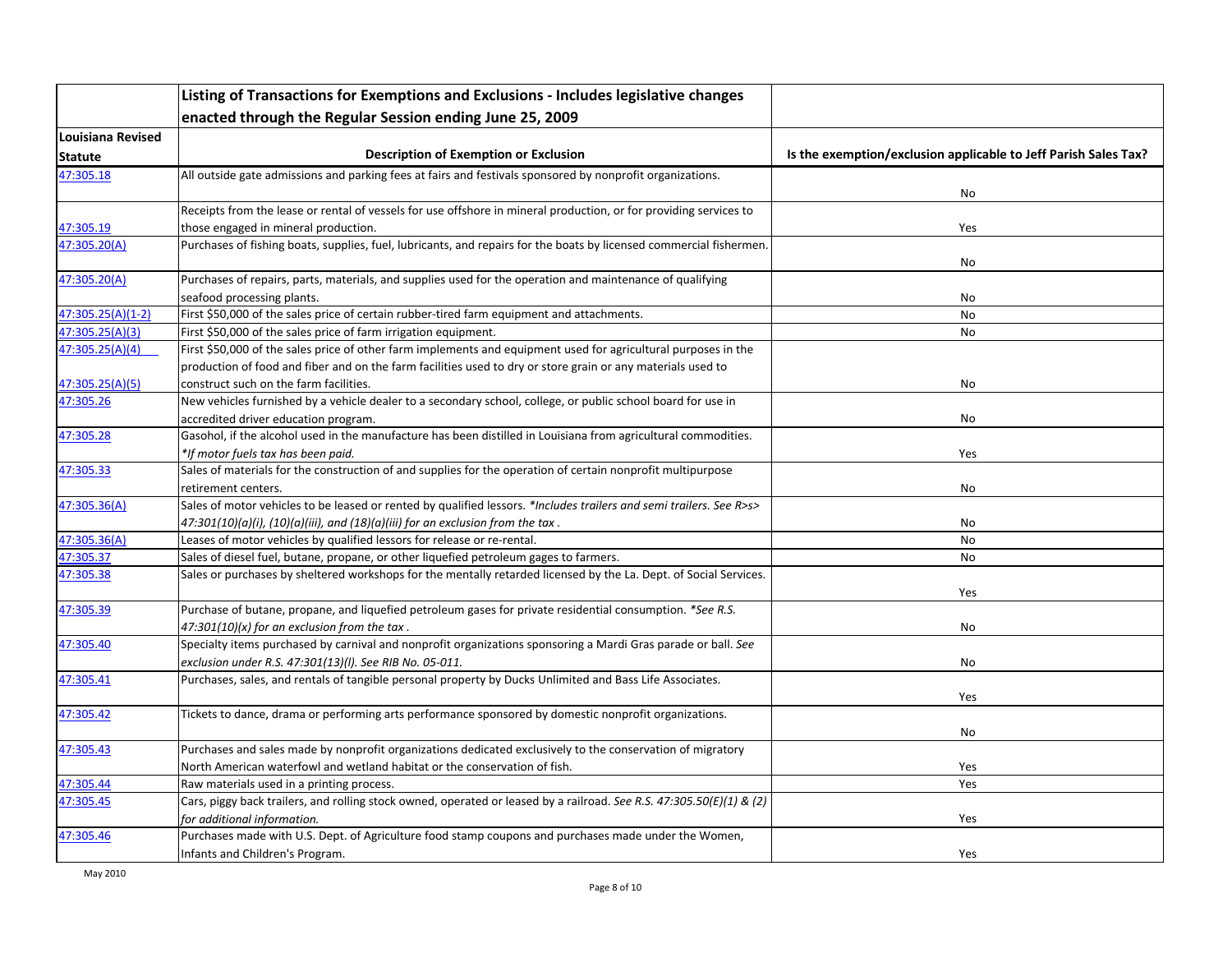|                   | Listing of Transactions for Exemptions and Exclusions - Includes legislative changes                                |                                                                 |
|-------------------|---------------------------------------------------------------------------------------------------------------------|-----------------------------------------------------------------|
|                   | enacted through the Regular Session ending June 25, 2009                                                            |                                                                 |
| Louisiana Revised |                                                                                                                     |                                                                 |
| <b>Statute</b>    | <b>Description of Exemption or Exclusion</b>                                                                        | Is the exemption/exclusion applicable to Jeff Parish Sales Tax? |
| 47:305.47         | Pharmaceutical samples manufactured or imported into the state free of charge.                                      | Yes                                                             |
| 47:305.48         | Motor vehicles purchased in another state by military personnel stationed in Louisiana who are residents of the     |                                                                 |
|                   | state where the vehicle was purchased and have paid that state's tax. *Credit allowed for taxes paid to another     |                                                                 |
|                   | state under R.S. 47:303(A). This generally duplicates provisions of federal law which mandates exemption.           | No                                                              |
| 47:305.49         | Catalogs distributed in the state free of charge.                                                                   | Yes                                                             |
| 47:305.50(A)(1)   | Purchases of trucks, tandem trucks, tractors, and truck-trailers with a gross weight of 26,000 pounds or more       |                                                                 |
|                   | and trailers and semi-trailers as defined in R.S. 47:451 that are used at least 80% of the time in interstate       |                                                                 |
|                   | commerce.                                                                                                           | Yes                                                             |
| 47:305.50(A)(2)   | Purchase, use or lease of qualifying trucks over 80,000 pounds and trailers for use with qualifying truck.          |                                                                 |
|                   |                                                                                                                     | Yes                                                             |
| 47:305.50(B)      | Purchases of contract carrier buses used at least 80% in interstate commerce with a minimum passenger               |                                                                 |
|                   | capacity of 35 persons and a gross vehicle weight of 26,000 pounds                                                  | Yes                                                             |
| 47:305.50(E)(1)   | Sales or leases of rail rolling stock.                                                                              | Yes                                                             |
| 47:305.50(E)(2)   | Sales or services used in the fabrication, modification or repair of rail rolling stock.                            | No                                                              |
| 47:305.50(F)      | Sales of "green" railroad ties to railroads for use in other states.                                                | Yes                                                             |
| 47:305.51         | Purchases of utilities by approved steelworks, blast furnaces, coke ovens, or rolling mills under certain specified |                                                                 |
|                   | conditions.                                                                                                         | Yes                                                             |
| 47:305.53         | Sales, rentals or leases, taxable services and purchases by nonprofit organizations established before 1975 that    |                                                                 |
|                   | conduct a comprehensive program on sickle cell disease.                                                             | Yes                                                             |
| 47:305.54         | Sale Tax Holiday the first consecutive Friday and Saturday of August each year. *Exemption applies to first         |                                                                 |
|                   | \$2,500 of the purchase price of most items of tangible personal property, except vehicles subject to license and   |                                                                 |
|                   | title and meals for consumption on the premises where purchased, including to-go orders. See RIB 07-017-A for       |                                                                 |
|                   | more information.                                                                                                   | No                                                              |
| 47:305.56         | Purchases of off-road vehicles by certain buyers domiciled in another state. Exemption applies if the state in      |                                                                 |
|                   |                                                                                                                     |                                                                 |
|                   | which the buyer is domiciled provides a similar exemption. See RIB 07-024 for additional information.               | No                                                              |
| 47:305.57         | Purchases of one-of-a-kind works of art form an established location within a cultural products district.           |                                                                 |
|                   |                                                                                                                     | Yes                                                             |
| 47:305.58         | Sales Tax Holiday the last weekend of May. *Exemption applies to first \$1,500 of the purchase price of certain     |                                                                 |
|                   | hurricane-preparedness items or supplies. See RIB 07-027 for more information.                                      | No                                                              |
| 47:305.59         | Purchases of construction materials by Habitat for Humanity affiliates or Fuller Center for Housing covenant        |                                                                 |
|                   | partners (effective 7/1/09) located in Louisiana when the materials are for use in constructing new residences in   |                                                                 |
|                   | Louisiana.                                                                                                          | Yes                                                             |
| 47:305.60         | Purchases and use of certain water conservation equipment for use within the Sparta Groundwater                     |                                                                 |
| 47:305.61         | Conservation District.                                                                                              | Yes                                                             |
| 47:305.62         | Sales Tax Holiday the first weekend of September. Exemption applies to consumer purchases of firearms,              |                                                                 |
|                   |                                                                                                                     |                                                                 |
|                   | ammunition, and hunting supplies. Includes local sales tax. See LAC 61:1.4425 for more information                  | Yes                                                             |
| 47:305.63         | Sales of polyroll tubing used for commercial farm irrigation.                                                       | No                                                              |